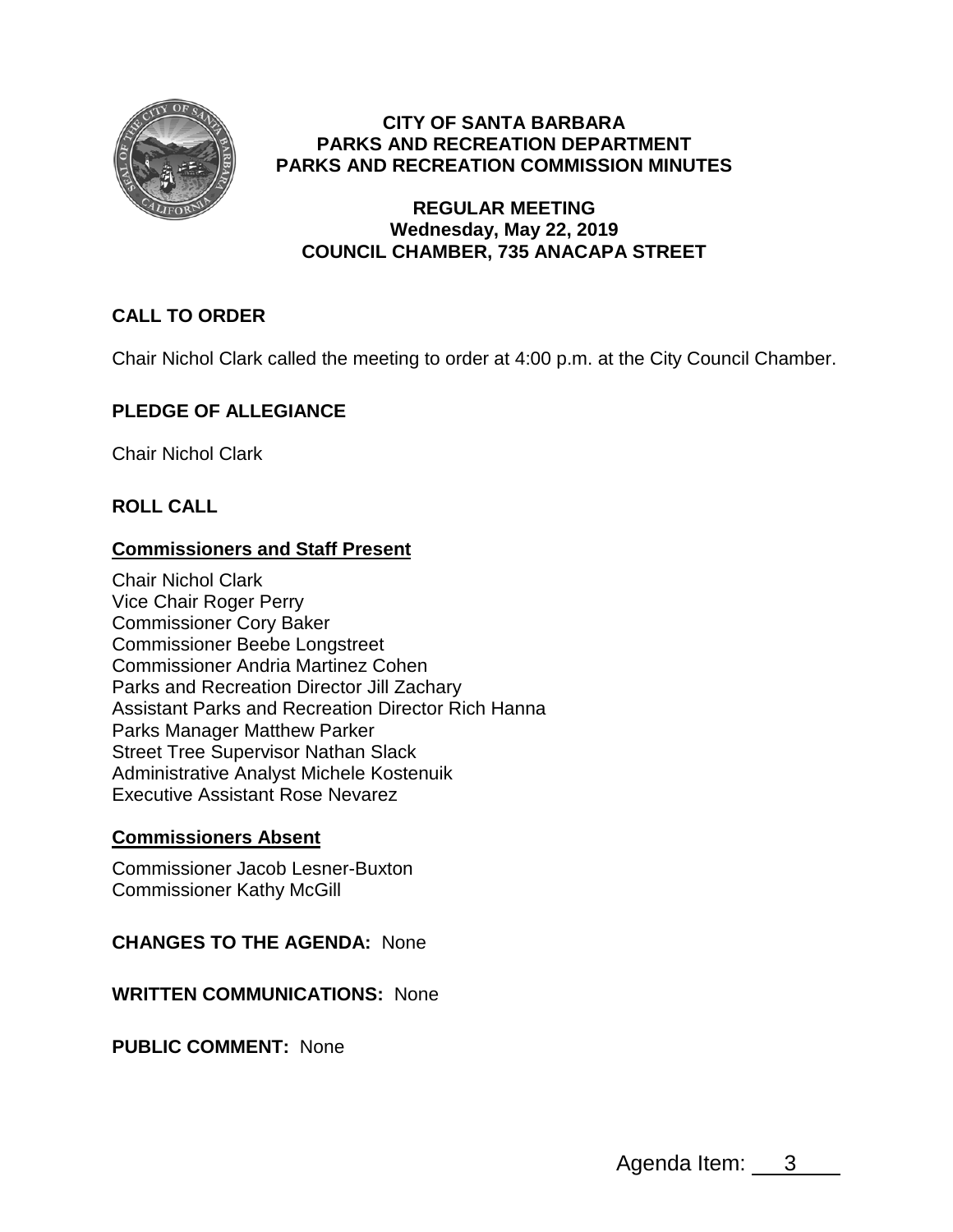## **YOUTH COUNCIL REPORT:**

Youth Council members Quinn Stefan and Stephany Jimenez-Cortes reported on Youth Council activities, including a recent fundraiser, two Public Service Announcements, the Teen Leadership Conference on April 27, and Youth Council recruitment.

### **COMMISSIONER COMMITTEE ASSIGNMENT REPORTS:**

Vice Chair Perry attended and reported on the Arts and Crafts Advisory Committee meeting.

Commissioner Martinez-Cohen reported on the Creeks Advisory Committee meeting agenda.

Commissioner Longstreet attended and reported on the Neighborhood Advisory Council, and represented the Commission at the Parks and Recreation Budget Hearing on May 8.

Chair Clark attended the Arroyo Burro Open Space Ribbon Cutting on May 1.

## **COMMISSION AND STAFF COMMUNICATIONS:** None

#### **CEREMONIAL ITEMS:** None

#### **CONSENT ITEMS:**

#### **1. Subject: Summary of Council Actions – For Information (Attachment)**

The Commission received the report.

#### **2. Subject: Minutes – For Action (Attachment)**

Recommendation: That the Commission waive the reading and approve the minutes of the Regular Meeting of April 24, 2019.

#### **Motion:**

**Commissioner Perry / Clark to waive the reading and approve the minutes of the Regular Meeting of April 24, 2019.**

#### **Vote:**

**Unanimous voice vote (5/0)**

#### **STREET TREE ADVISORY COMMITTEE ITEMS**

Any action of the Parks and Recreation Commission made pursuant to Municipal Code Chapter 15.20, Tree Planting and Maintenance or 15.24, Preservation of Trees, may be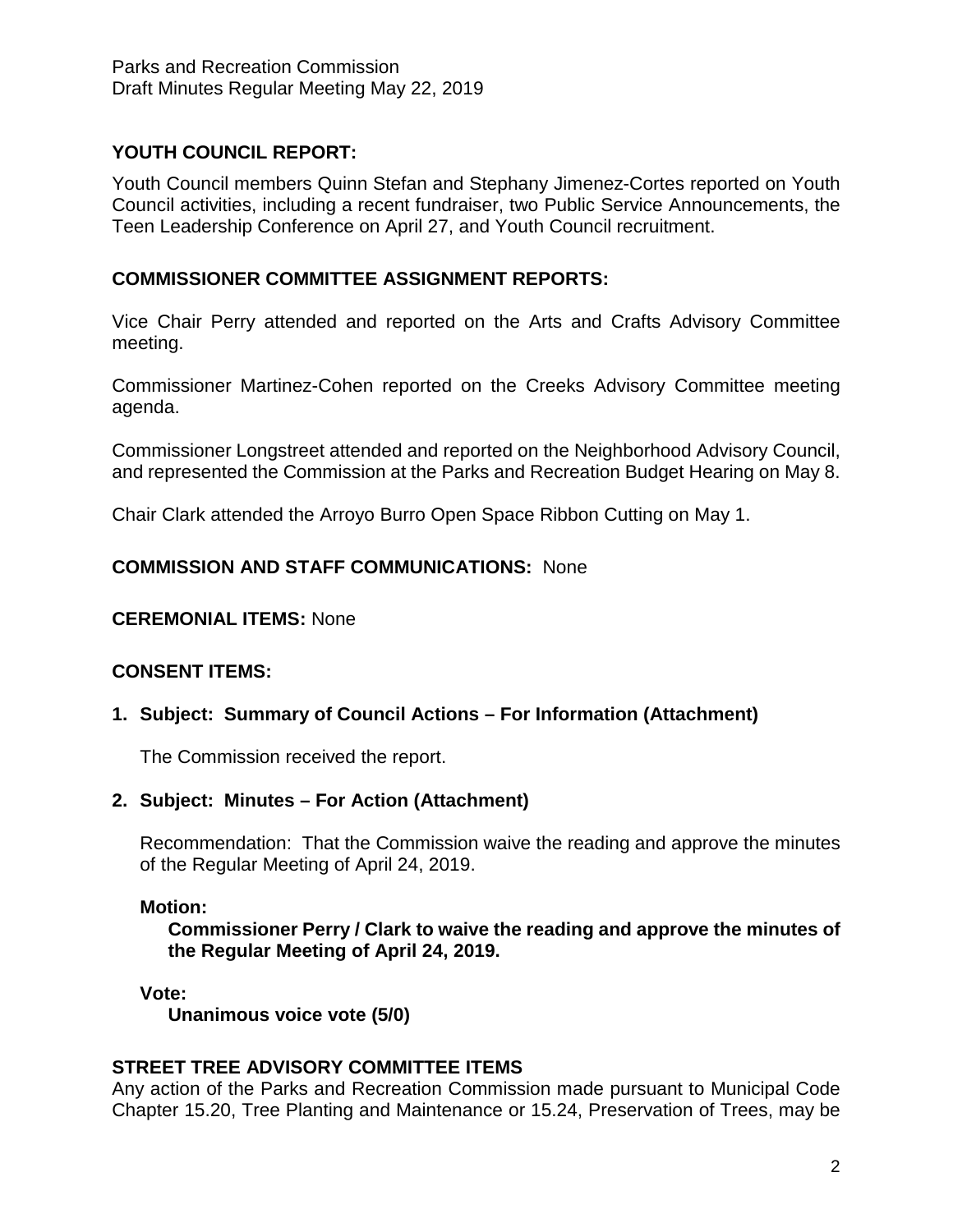appealed to the City Council within ten days, pursuant to provisions of Section 1.30.050 of the Municipal Code.

### **3. Subject: Street Tree Advisory Committee Recommendations – For Action (Attachments)**

Documents:

-Staff Report dated May 22, 2019 -Staff PowerPoint presented by Staff

Speakers:

-Street Tree Supervisor Nathan Slack

Recommendation: That the Commission:

- A. Approve the following requests to change the Street Tree Master Plan:
	- 1. 1200 block of Portesuello Ave. add *Pistacia chinensis*, Chinese Pistache, as a co-designated tree – William Waters

The Commission received the report and the following action was taken:

### **Motion:**

**Commissioner Longstreet / Perry to concur with the Street Tree Advisory Committee recommendation to co-designate Chinese Pistache.**

## **Vote:**

**Unanimous voice vote (5/0)**

2. All of Jesmary Ln. – Designate new species – Alex Pujo

The Commission received the report and the following action was taken:

#### **Motion:**

**Commissioner Martinez Cohen / Baker to concur with the Street Tree Advisory Committee recommendation to designate** *Handroanthus impetiginosus***, Pink Trumpet Tree.**

#### **Vote:**

**Unanimous voice vote (5/0)**

## **ADMINISTRATIVE AND STAFF REPORTS**

**4. Subject: Director's Report – For Information (Attachment)**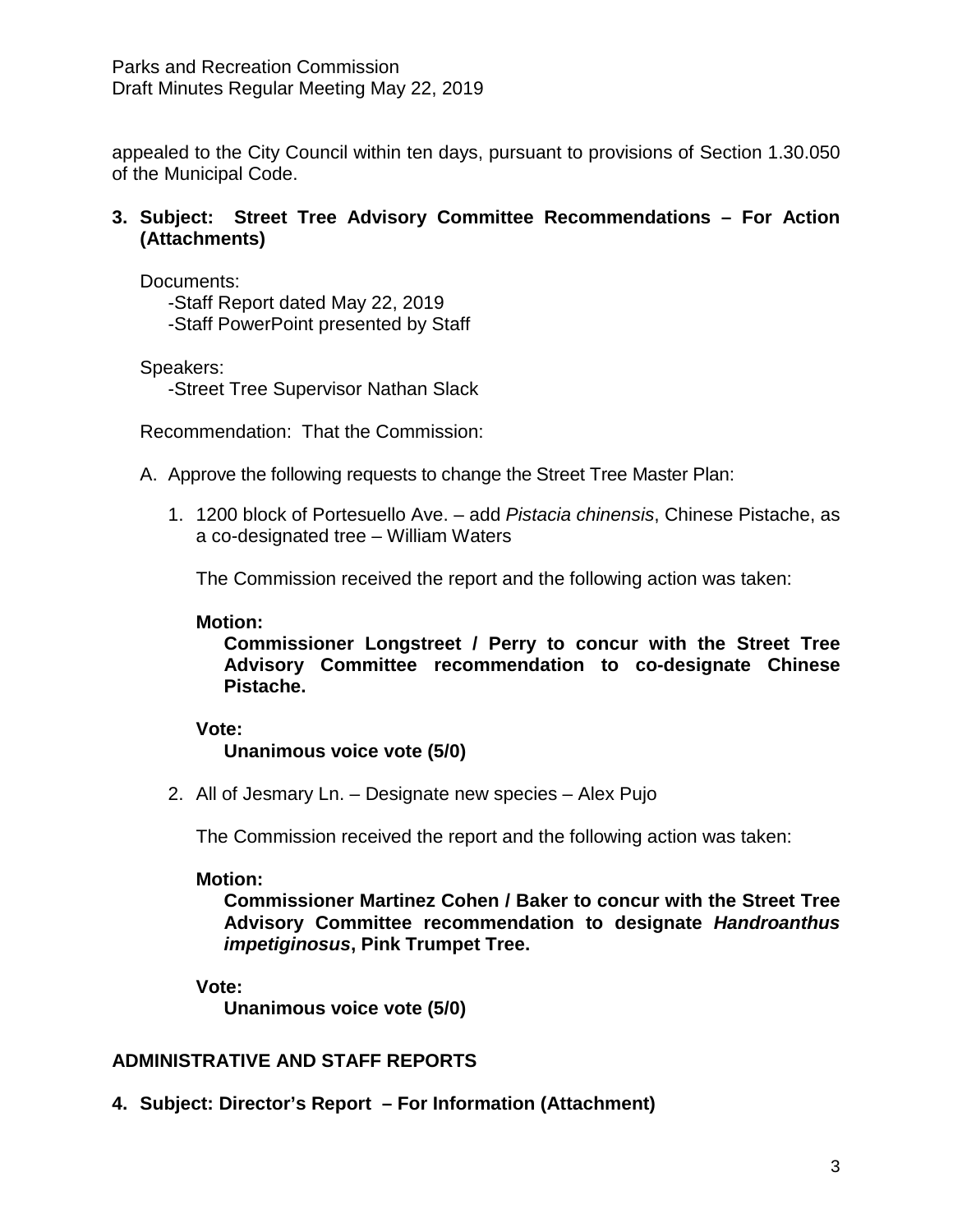Parks and Recreation Commission Draft Minutes Regular Meeting May 22, 2019

Documents: -Staff Report dated May 22, 2019 -Staff PowerPoint presented by Staff

Speaker:

-Parks and Recreation Director Jill Zachary

Recommendation: That the Commission receive a presentation on the status of the various Parks and Recreation Department initiatives and activities.

Director Zachary reported on the Expo de Eventos, Arroyo Burro Open Space Restoration Ribbon Cutting, Fiscal Year 2020-21 Budget Presentation to City Council, Ortega Skate Park community workshop, and National Trails Day, taking place on June 8.

### **5. Subject: Title 15 Amendments and Sidewalk Vending Status Report – For Discussion (Attachment)**

Documents:

-Staff Report dated May 22, 2019 -Staff PowerPoint presented by Staff

Speakers:

-Parks and Recreation Director Jill Zachary

-Administrative Analyst Michele Kostenuik

-Assistant Parks and Recreation Director Rich Hanna

Recommendation: That the Commission receive a report and discuss the proposed amendments to Title 15 and regulations related to sidewalk vending in response to Senate Bill 946.

Parks and Recreation Director Jill Zachary gave an introduction to the presentation.

Administrative Analyst Michele Kostenuik reported on key issues; current park hours, barbeque amenities, and alcohol restrictions in parks and proposed changes; proposed adult access to playgrounds and aquatic facilities; and proposed regulations for bicycles and shared mobility devices. Analyst Kostenuik then gave an overview of Senate Bill 946 – Sidewalk Vendors and the Department's proposed limitations for parks and recreation facilities.

Parks and Recreation Director Jill Zachary added the process is in the information gathering stage. The Senate Bill applies citywide and allows for permitting. The Department is attempting to determine what parameters should be included in a new sidewalk vending permitting process to allow for better management and prevent interfering with public or permitted use of park space. The goal is to map areas in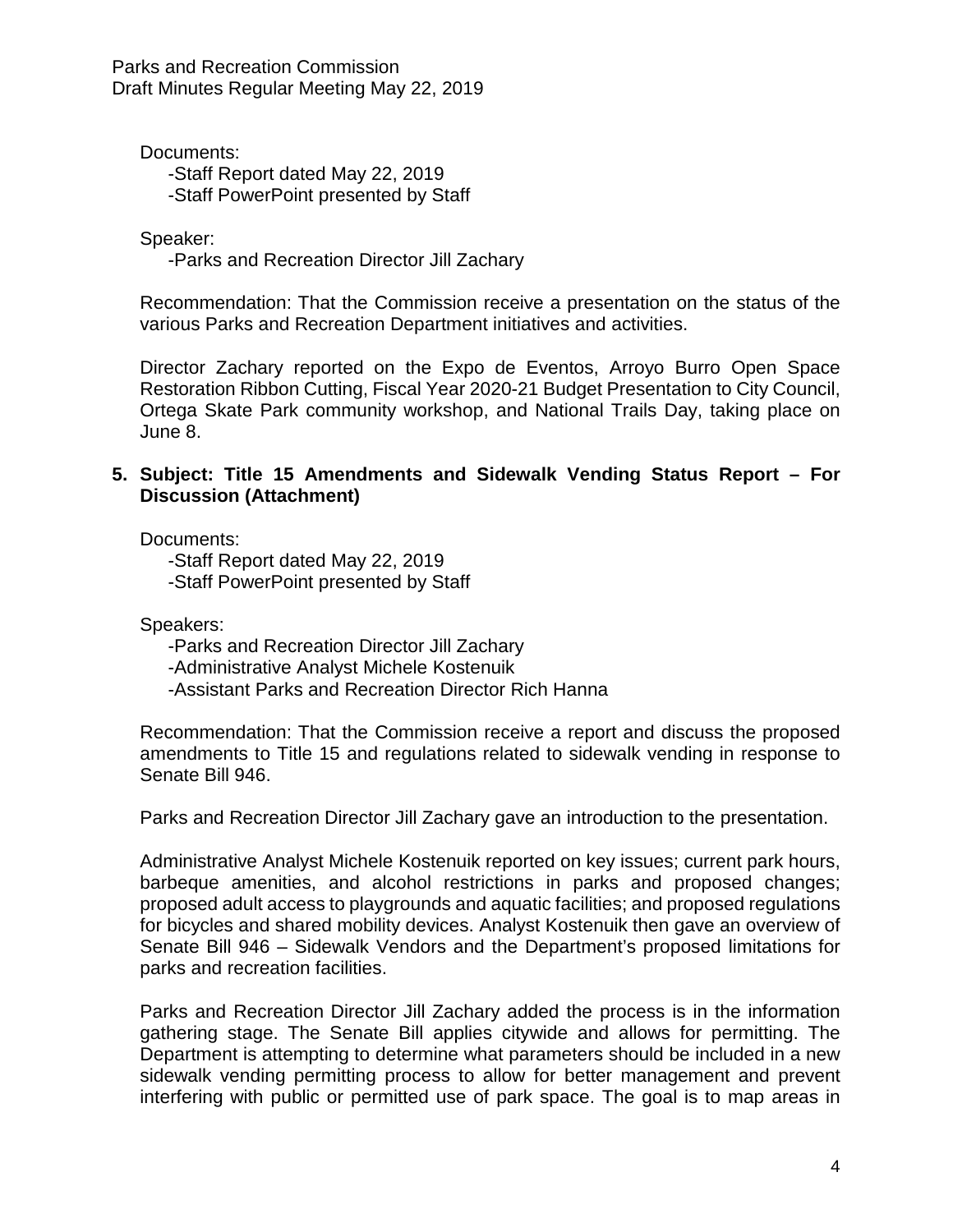parks where vending is allowed. Permits would be issued and managed through the Finance Department.

Comments from the Commission regarding proposed alcohol restrictions included:

- Alcohol should not be allowed in open space parks, except Douglas Family Preserve.
- Most likely won't be well received and perceived as a punishment by responsible park users.
- Alcohol use should be restricted at parks that have misuse issues or illegal activity rather than all of them.
- Limit in parks with playgrounds.
- Allow in neighborhood parks where residents can gather with their families.

Comments from the Commission regarding proposed adult access to playgrounds and aquatic facilities:

- Address access by adults with special needs.
- Consideration for children ages 13-17.

Comments regarding parking closing hours included:

- Allow passing-through access after-hours at a park or beach way without being a violation.
- Recommend beaches close at 10:00 p.m.

Comments from the Commission regarding sidewalk vending included:

- Restrict vending around schools and the Boys and Girls Club.
- Restrict vending in open space parks.
- Limit proximity to businesses.
- Concerned with noise, sanitation, and trash issues.
- Protect sensitive habitats.
- A cultural issue convenient and beneficial to some, nuisance to others.
- Vendors primarily minorities and women, a way for small business building a continuum of entrepreneurism.
- Enforce standards, but don't make too restrictive.
- Should be a reasonable permitting fee.
- Limit time and to specific areas to vend.
- Process should consider number of vendors.
- Consideration of other public and private events occurring.
- Allow for a permit to be revoked for a time after a certain number of violations, such as for excessive litter.
- Concerned with non-local vendors being brought in.
- Provide outreach to the community and business in two languages.